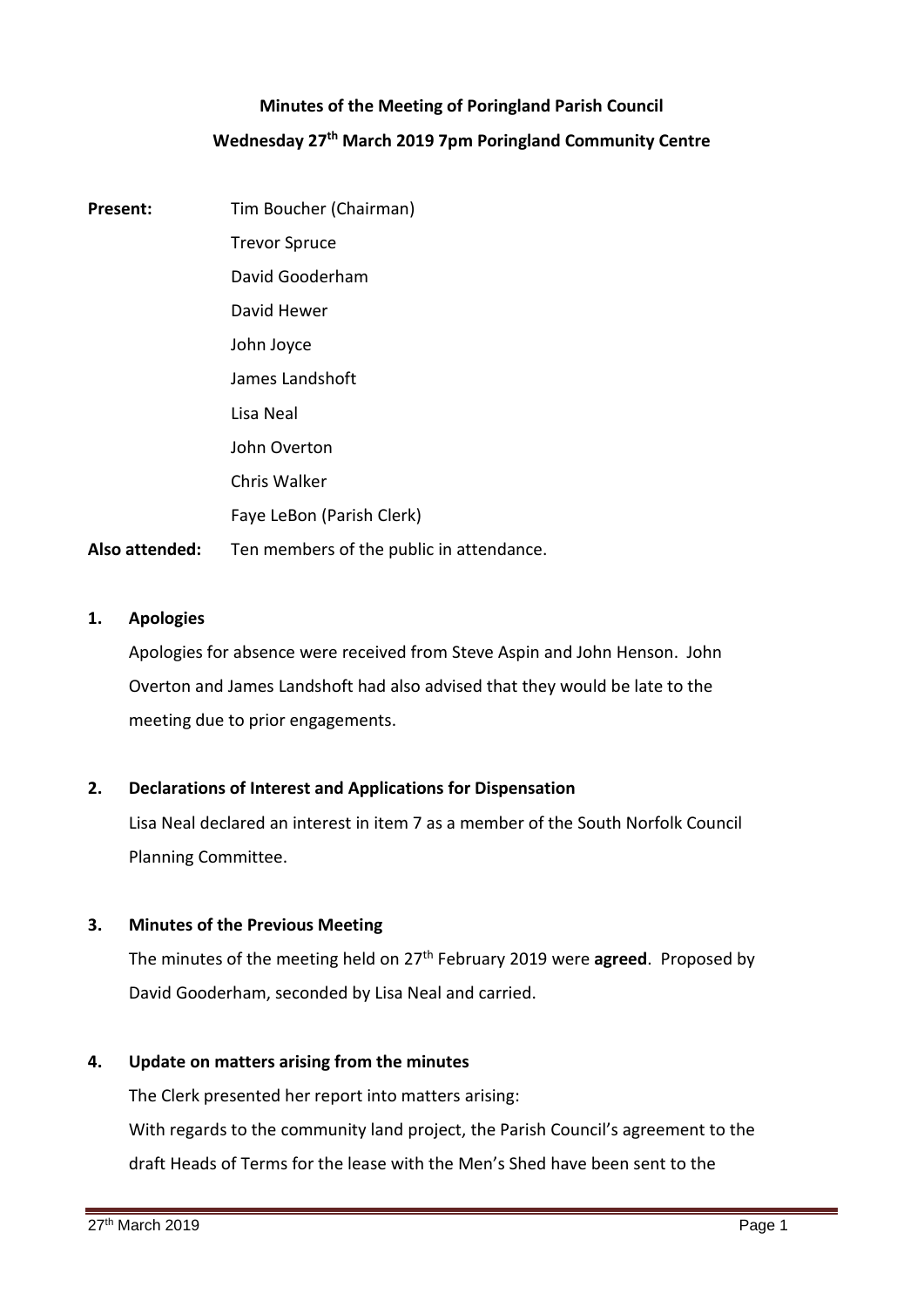solicitor. The solicitor will now contact Norfolk Homes with a view to transferring the site to the Parish Council.

The matter of a new burial ground will be progressed after the elections. The Parish Council's contractor will be lowering the hedge on Devlin Drive on 28<sup>th</sup> March.

The tree works are due to commence on 1<sup>st</sup> April.

Representatives from Norfolk County Council will be visiting the village to review the possibility of a new bus stop in the vicinity of Hardley Road. However, they have warned that funding of a new bus stop may be an issue and that a collaborative approach between the Parish Council and County Council may be necessary. With regards to dog related signage, quotes have been requested from two different contractors, with the cheapest coming out at £28.00 + Vat for A4 signage to allow enforcement of South Norfolk Council's public spaces protection order. Ten of these will be required and funds will be taken from the commuted sums budgets relating the relate play areas. The bespoke 'dog rules' signage has been designed and will cost £140 for the signs and posts. The finance was agreed however the Clerk will send the proposed signage to councillors for final feedback on wording. The application for the disapplication of the DPS position has been sent to South Norfolk Council and their decision is awaited.

The tree works in the village will commence on  $1<sup>st</sup>$  April. The school has been contacted to request access to their car park on 19<sup>th</sup> April so that the trees on The Footpath can be accessed.

It was clarified that the link road is not likely to be opened until approximately one year's time. This is due to development continuing in this area and Norfolk Homes will not consider opening the road until there is no risk to pedestrians or private vehicles from construction traffic.

Quotes have been requested for the digging out of the ponds at the memorial garden and community centre, however the price will be determined by whether the silt can be disposed of close to site or whether it needs to be taken away. Quotes are to be requested for both options. **Clerk**

27<sup>th</sup> March 2019 **Page 2** 

**Clerk**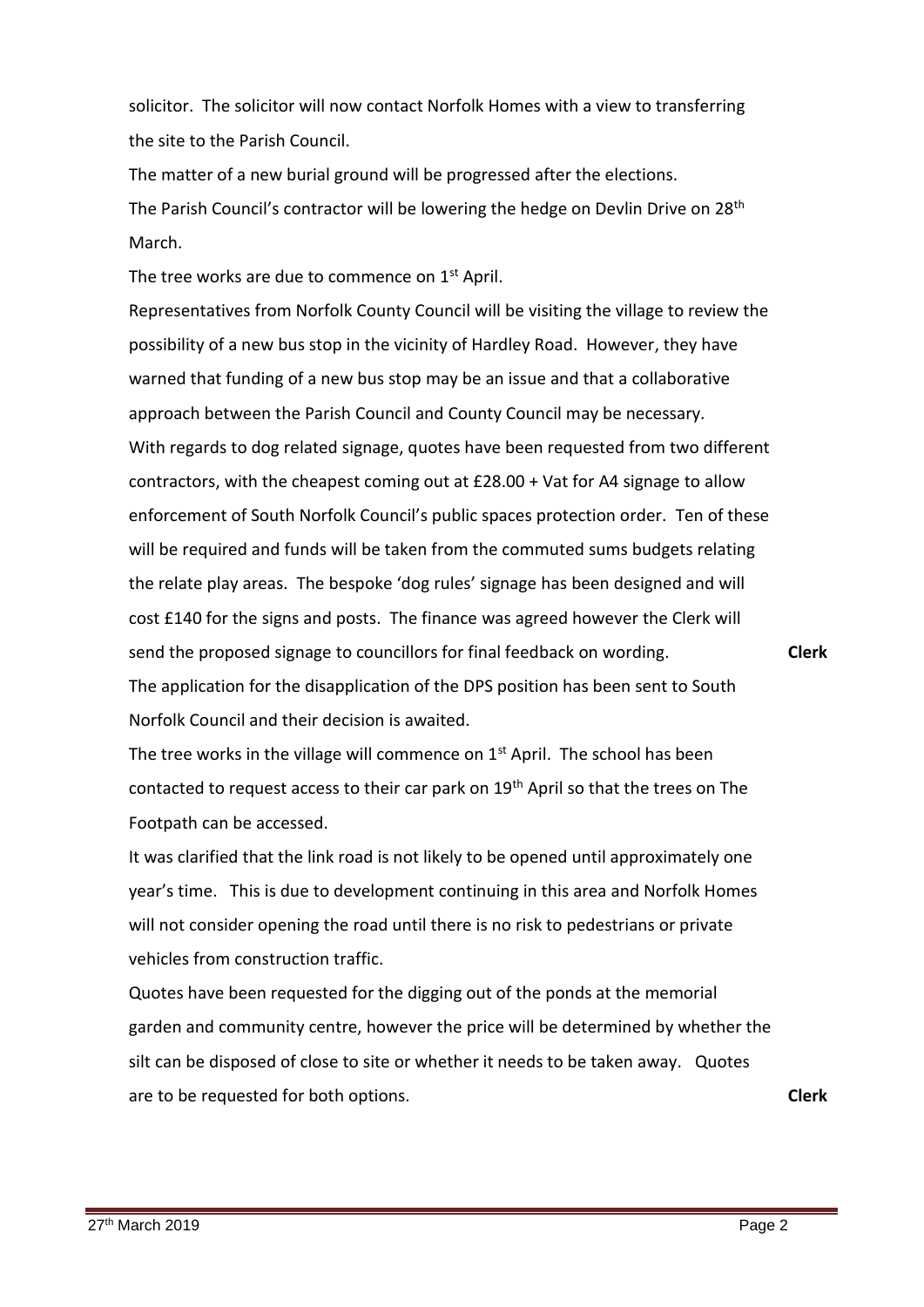## **5. Report from the Chairman**

The Chairman encouraged members to spread the word about the two upcoming events at the community centre. These are 'Flash, a Queen Tribute' on 19th April (updated ticket sales of 72) and 'Swing' on  $24<sup>th</sup>$  May (updated ticket sales of 47). It was important to have these events supported or it could not be expected to put on similar events in the future.

He also reminded the room of the upcoming local elections, more information of which will be given under item 8b.

## **6. Public Participation**

*Standing orders were suspended to allow members of the public to speak.*

## **a)** District Councillors

Cllr Neal reported that Long Stratton Leisure Centre had now reopened following a £2m refurbishment. Facilities include a new fitness suite, changing facilities, café and soft play area.

Nominations are open for the South Norfolk Council Community Awards and will remain open until 28<sup>th</sup> April.

The merger with Broadland Council has meant that staff would have to reapply for roles within the council. Three director roles have all been filled internally and interviews for the assistant directors commenced this week.

The police have reported that they are adding extra resources to combat 'county lines' whereby criminal gangs from London are using vulnerable children for drug trafficking into Norfolk. Following this, the 'cuckooing' of the homes of vulnerable people by criminals occurs. There are also problems in Norfolk with people hiding knives (often in front gardens) to be collected at a later time. The police are encouraging everyone's vigilance with these matters.

South Norfolk Council has achieved a five year housing land supply. Only a 5% buffer is required by the council and this has also been achieved. South Norfolk Council will continue to work to ensure this is maintained.

Chris Walker asked what the progress is with the Greater Norwich Development Plan. Cllr Neal responded that the Regulation 18 consultation has now closed and the responses are being reviewed.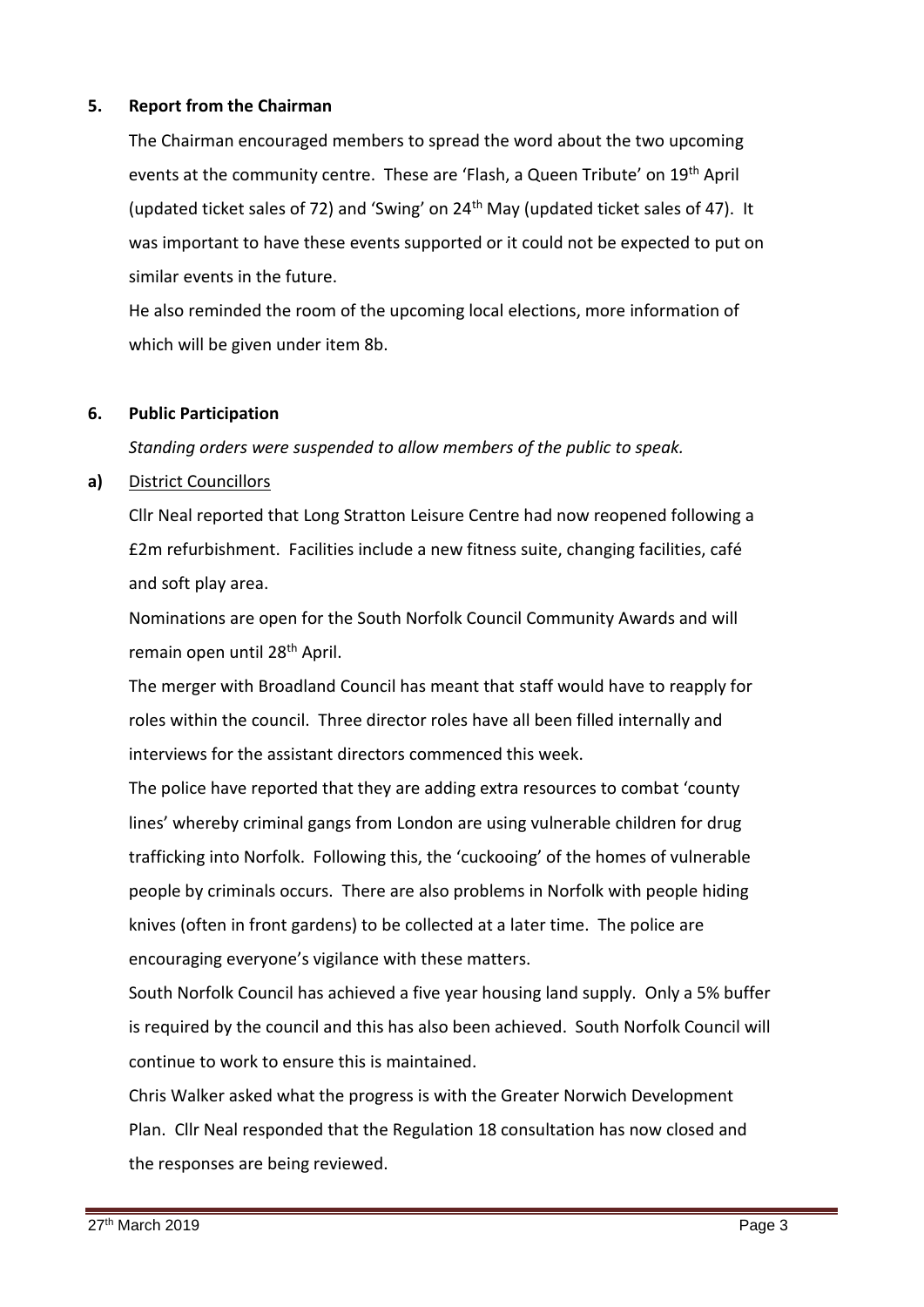## **b)** County Councillor

Cllr Thomson had previously provided his apologies for this meeting.

## **c)** Public Participation

A member of the public requested clarification over which link road the Clerk had referred to in item 4. The Clerk responded that this was the northern part linking The Ridings with Stoke Road. It was queried when the southern part of the link road (between Mentmore Way and Victory Avenue) would be completed. The Clerk responded that this would be some way in the future as the latest part of the development had only just commenced and would be determined by the trigger point in the planning agreement. The Clerk will find out when this trigger point is. A member of the public suggested that the dog information signage may be better with white writing on an olive green background, as opposed to black writing on a white background. He will send an example to the Clerk for consideration and the Clerk will check if this will have any impact to people who are visually impaired. A member of the public provided the council with health and safety information about the wearing of lanyards whilst driving and the danger of their impact on the body should the vehicle's airbag be activated. **Clerk Clerk**

The Clerk is to follow up with highways as to when the white lines will be re-done on Devlin Drive. **Clerk**

## *James Landshoft Entered the Meeting*

A member of the public raised concerns about the poor quality of remedial works on the highway by Anglian Water along Norwich Road following their roadworks. The noise that is being created by HGVs as a result of the uneven road surface, especially in front of the high school, is causing a lot of concern for residents. The Clerk advised that the Network Officer from Norfolk County Council is meeting with Anglian Water onsite on 4<sup>th</sup> April to further discuss this matter. Tim Boucher advised that Anglian Water have provided a warranty for their works and further advised that Cllr Thomson has campaigned hard to get this area of highway completely resurfaced. Cllr Neal added that Cllr Thomson tried to get this area resurfaced last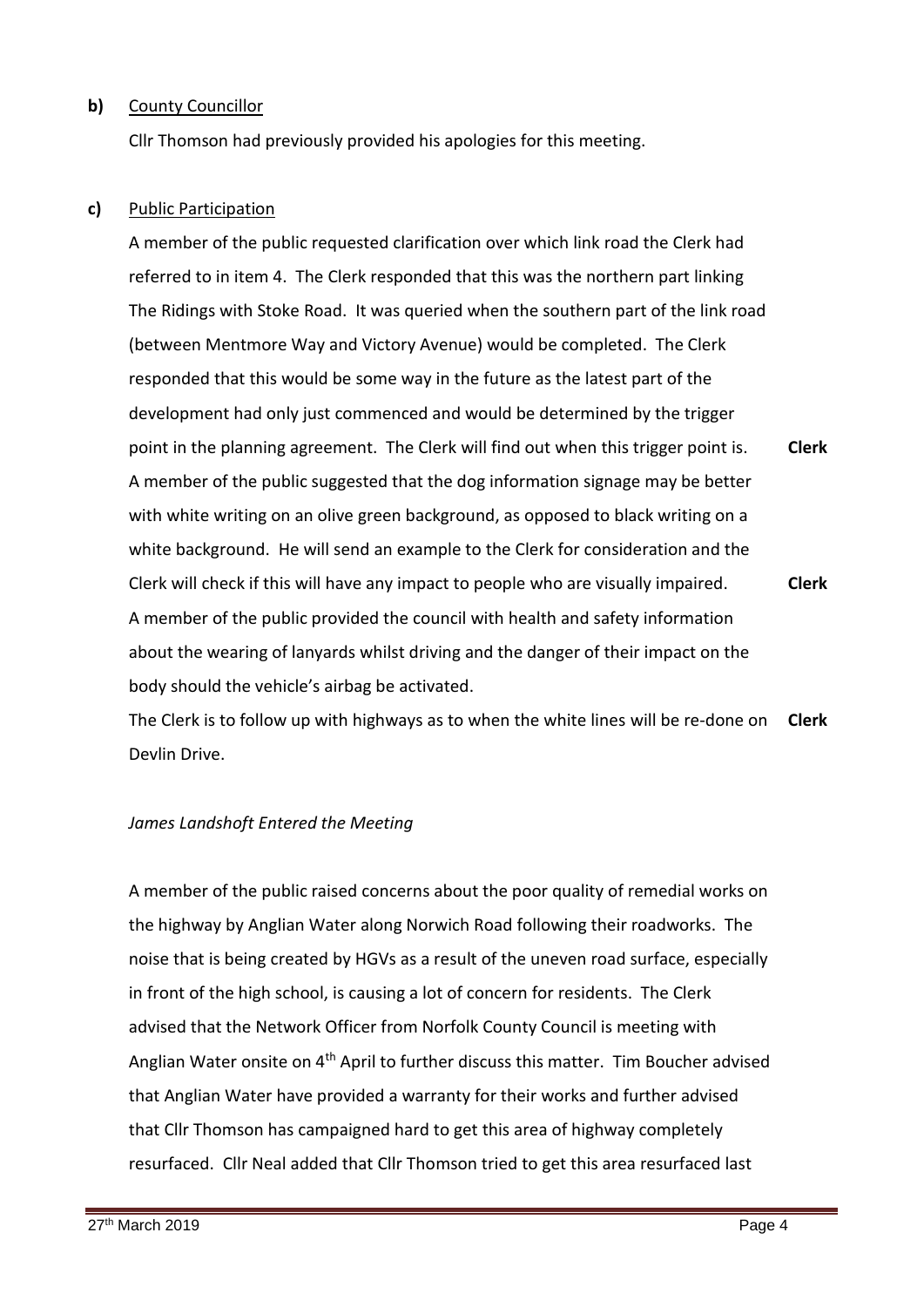year when additional funding was made available from central government, but unfortunately the project did not get selected. John Joyce cautioned that there had to be a balance struck between getting the road resurfaced and allowing the remedial works to settle, else there is a risk run that parts of the newly resurfaced road will sink.

A member of the public reported to the Parish Council that a fall had occurred over a raised edge on the pavement outside 81 The Street. The parishioner was requested to send further details to the Parish Council so that this can be escalated to highways.

## *Standing orders were reinstated.*

*Lisa Neal left the meeting and observed from the public area.*

### **7. Planning**

- **a)** Applications Received
- **i)** 2019/0435 – 7 Howe Lane – Replacement of Single Storey Side Extension with Two Storey Side Extension

Trevor Spruce presented the plans to the council, advising that he had visited the site and consulted occupiers of the neighbouring properties. After the plans were discussed, it was **agreed** that the application should be supported after a proposal from Trevor Spruce and a second from David Hewer.

**ii)** 2019/0623 – 105 Cawstons Meadow – Single Storey Side Extension and Single Storey Rear Extension.

David Gooderham presented this application to council, and reported that he had visited the site and consulted with the occupier of the neighbouring property. James Landshoft queried how different the footprint of the property would be. It was established that the footprint would be extended but only to the extent of the garage. It was **agreed** that the application should be supported after a proposal from David Gooderham and a second from Chris Walker.

**Clerk**

**Clerk**

- **b)** To Consider Planning Appeals Received
- **i)** 2018/2267 – Land South West of Sebald Crescent – Proposed New Chalet Bungalow with Log Cabin Annexe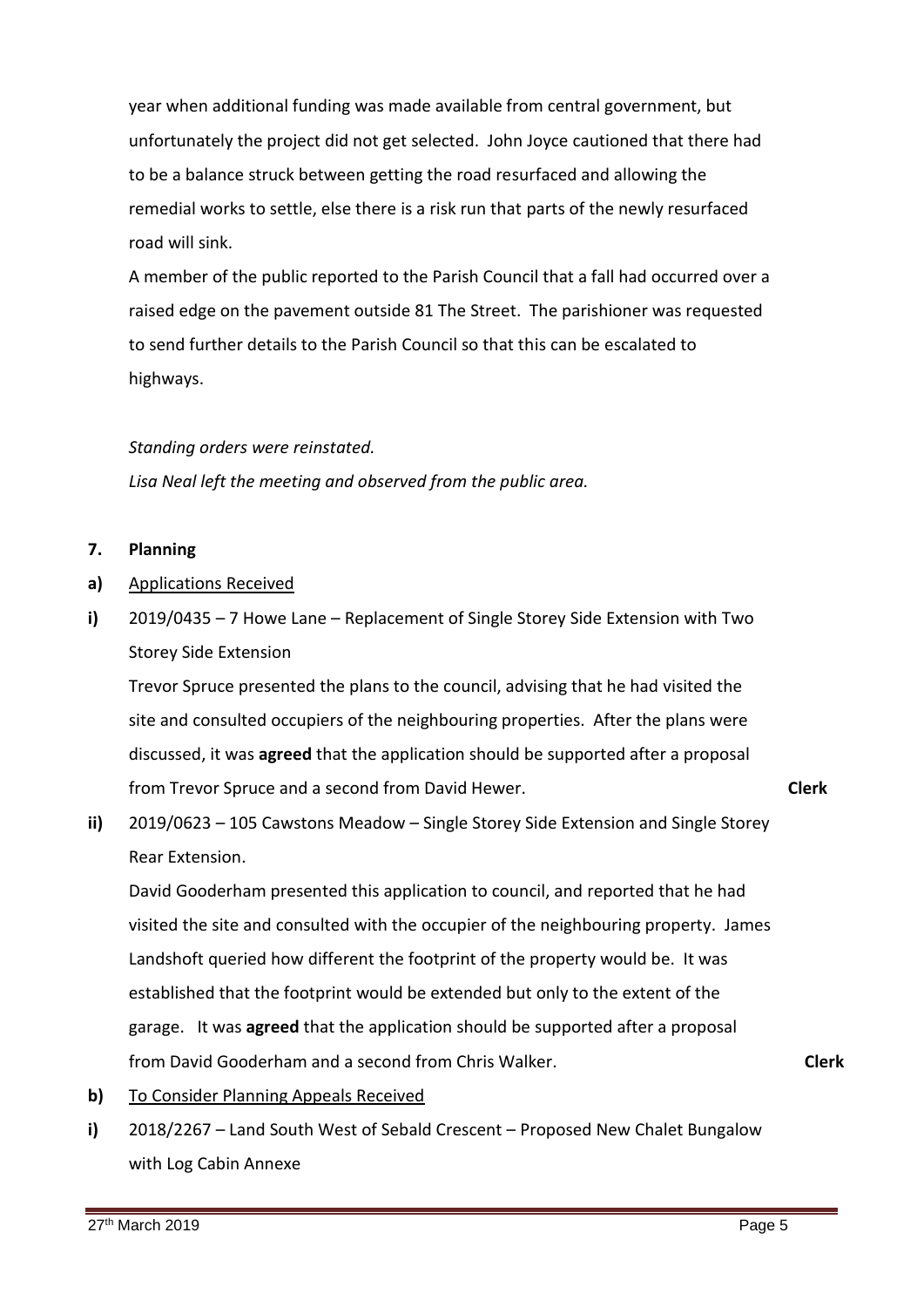After a proposal from Chris Walker and a second from David Hewer, it was **agreed** to continue to object to this application. The proposal continues to be inappropriate development outside the planning boundary. In addition to this, South Norfolk Council can now demonstrate a five year housing land supply therefore there should be no reason in this instance why development outside the settlement boundary should occur. **Clerk**

### **c) Planning Decisions**

The following planning decisions were noted.

- **i** 2018/2734 – 1 Norwich Road – Side Extension **APPROVAL WITH CONDITIONS**
- **ii** 2019/0129 - 1 Nelson Close -Loft conversion including the installation of Velux or similar roof windows to the front and rear of the dwellinghouse (Certificate of Lawful Development). **APPROVAL NO CONDITIONS**
- **iii** 2019/0171 – 41 Howe Lane – Erection of Side Extension **WITHDRAWN**
- **iv** 2018/2824 – 6 Greenacres Drive – Rear and Side Extension **APPROVAL WITH CONDITIONS**
- **v** 2019/0197 – Land North of Shotesham Road - Non material amendment of permission 2014/0319/D - Minor changes to elevational treatments, 'footprints' and some house type substitutions. **APPROVAL NO CONDITIONS**
- **vi** 2019/0350 – 9 Green Fall – Erection of Summer House – **APPROVAL WITH CONDITIONS**
- **vii** 2019/0410 – 2 Elizabeth Road - Removal of front dormer and replace with new pitch roof over proposed front porch extension, including interior alterations. Erection of carport canopy and associated driveway works. – **APPROVAL WITH**

## **CONDITIONS**

*Lisa Neal returned to the meeting*

### **8. Correspondence and Consultations**

**a)** To Consider Proposals to Encourage Better Communication Regarding Highways Works

David Gooderham raised concerns about the lack of communication from Norfolk County Council highways regarding the roadworks on Caistor Lane. Mistakes had been made in this instance and it was important to learn from this experience and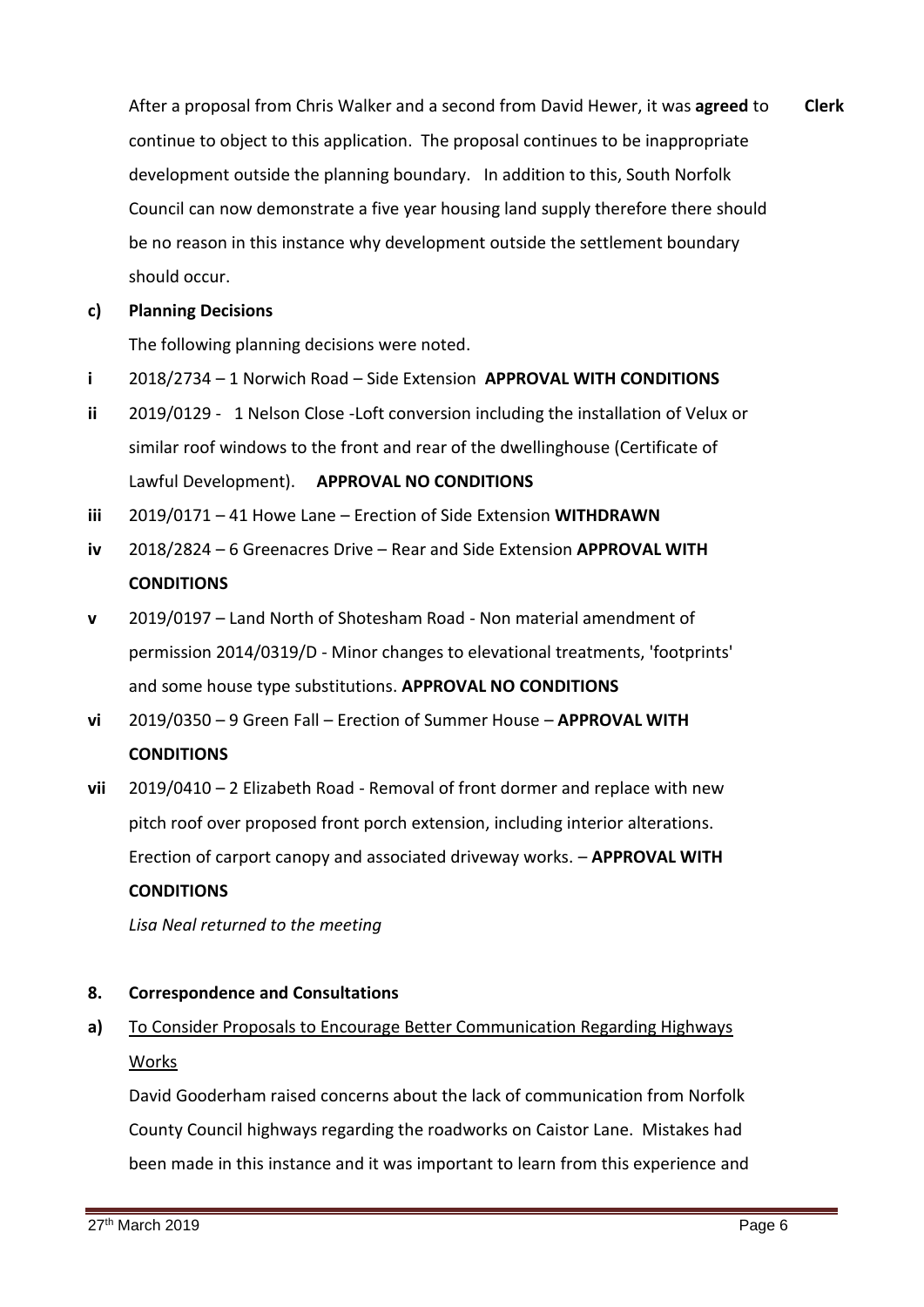put in place measures in the future to ensure that residents affected by roadworks are better informed in advance. It was also raised that it was important that the Parish Council was better informed, as it reflects badly on the Parish Council when they are not aware of pending roadworks.

Periods of notification were discussed, however the notice periods that companies have to provide Norfolk County Council to apply for a permit to work on the road varies with the scale of works required. It was agreed after a proposal from David Gooderham and a second from James Landshoft that the following request is to be put to Norfolk County Council Highways for consideration in relation to communication with the Parish Council and residents regarding highway works in the village:

- 1)A project plan is shared with the Parish Council at an early stage and well before final plans are completed whenever planned roadworks are known.
- 2)A plain English communications plan is drafted and given to the Parish Council to comment on before publication.
- 3)All impacted residents should receive a letter drop setting out what works are being done, when and why. This should include a contact number to answer any questions.
- 4)All traffic management on the main B1332 should be manually controlled between the hours of 07:00 and 19:00 on weekdays as an absolute minimum.
- 5)Even where the works are "Developer led" it is Highways responsibility to ensure that these guidelines are followed.

**Clerk**

### **b)**

## To Receive Information on Process and Timeline for Local Elections

The Clerk provided the meeting with details from the Electoral Commission of the timescales for the upcoming elections. Most notably, the deadline for nomination forms to be delivered to South Norfolk Council is 4pm on Wednesday 3<sup>rd</sup> April. Clarification was also provided for campaigning and canvassing and the purdah period.

- **9. Finance**
- **a)** Receipts, Payments, and Bank Reconciliation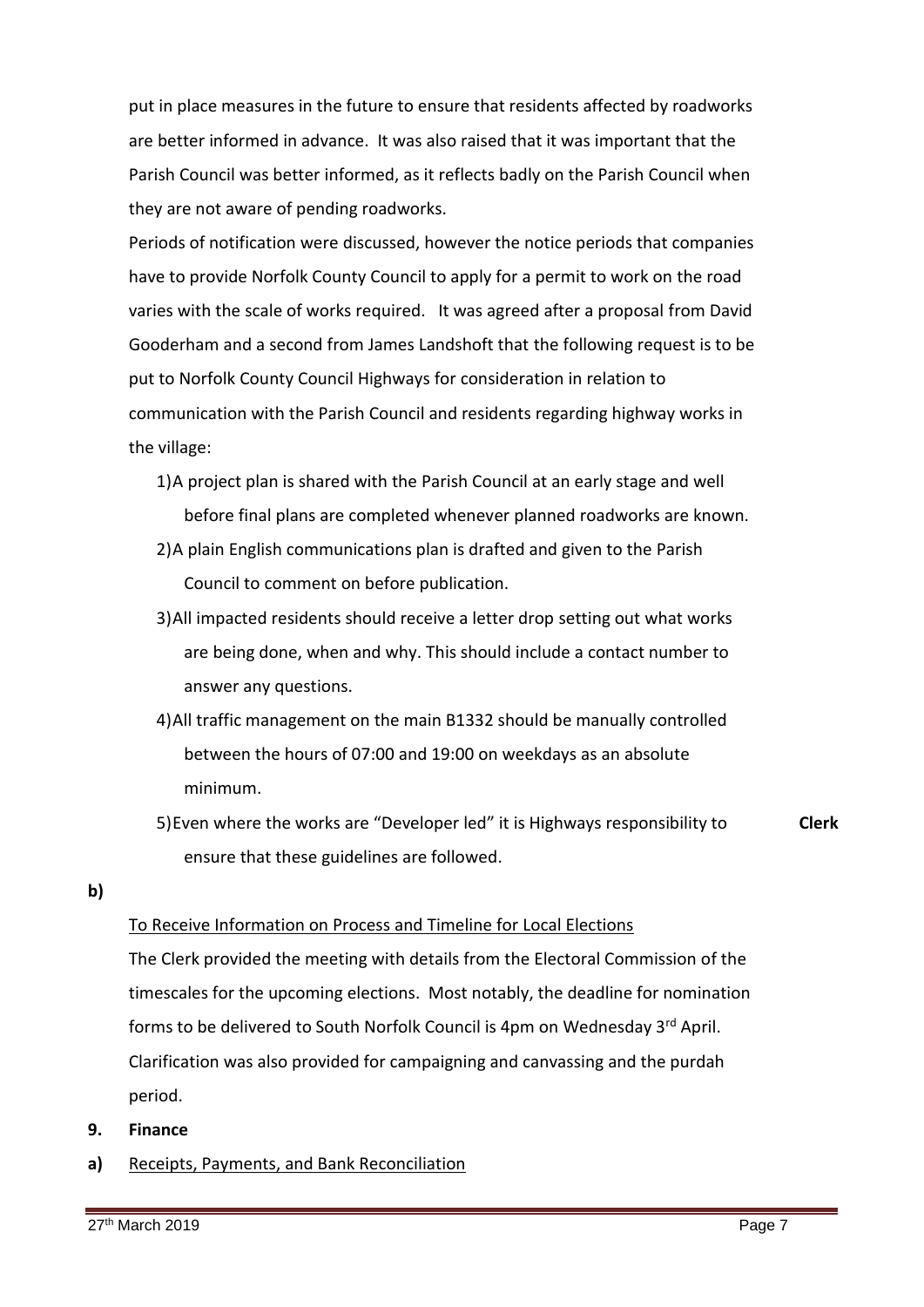The receipts, payments and bank reconciliation for January 2019 were presented and **noted**.

**b)** Accounts for Payment

> It was **agreed** to pay the following accounts, following a proposal from Trevor Spruce and a second from David Gooderham.

| Payee                         | <b>Description</b>            |               | <b>Amount</b> |
|-------------------------------|-------------------------------|---------------|---------------|
|                               | <b>Staff Salaries</b>         |               | £6,165.50     |
| <b>HMRC</b>                   | <b>PAYE &amp; NIC</b>         |               | £1,939.15     |
| <b>Norfolk Pension Fund</b>   | <b>Pension Contributions</b>  |               | £2,107.94     |
| BТ                            | Telephone & Broadband         |               | £66.04        |
| <b>Norfolk Copiers</b>        | Monthly Printing Fee          |               | £92.58        |
| <b>Total Gas and Power</b>    | Electricity (February)        |               | £830.10       |
| <b>ESPO</b>                   | Gas                           |               | £178.96       |
| World Pay                     | <b>Card Charges</b>           |               | £15.49        |
| Cooks                         | <b>Repair of Blinds</b>       |               | £510.00       |
| PPL/PRS                       | <b>Music License</b>          |               | £1,583.22     |
| <b>Hugh Crane</b>             | <b>Cleaning Consumables</b>   |               | £101.81       |
| Wave                          | <b>Quarterly Water Bill</b>   |               | £309.92       |
| Wave                          | <b>Quarterly Water Bill</b>   |               | £14.55        |
| Wave                          | <b>Quarterly Water Bill</b>   |               | £132.87       |
| Information                   | <b>Data Protection Fee</b>    |               | £40.00        |
| Barclaycard                   | Bar stock, stationery, events |               | £1,124.34     |
| API                           | <b>Relief Caretaking</b>      |               | £873.63       |
| Spruce Landscapes             | <b>Grounds Maintenance</b>    |               | £945.00       |
| Garden Guardian               | <b>Grounds Maintenance</b>    |               | £637.57       |
| Vortex                        | <b>Grounds Maintenance</b>    |               | £191.66       |
| Veolia                        | Waste Removal                 |               | £74.23        |
| <b>Norfolk County Council</b> | 50% of Parish Partnership     |               | £300.00       |
| Microshade                    | <b>Hosted IT</b>              |               | £264.90       |
| Parker Planning Svs           | Neighbourhood Plan            |               | £4,560.00     |
| <b>CBF Ltd</b>                | Deposit for George Michael    |               | £500.00       |
| R. McCarthy                   | Petty Cash Top Up             |               | £78.85        |
|                               |                               | <b>TOTAL:</b> | £23,638.31    |

*John Overton Entered The Meeting*

### **c)**  To Consider Council Investment Strategy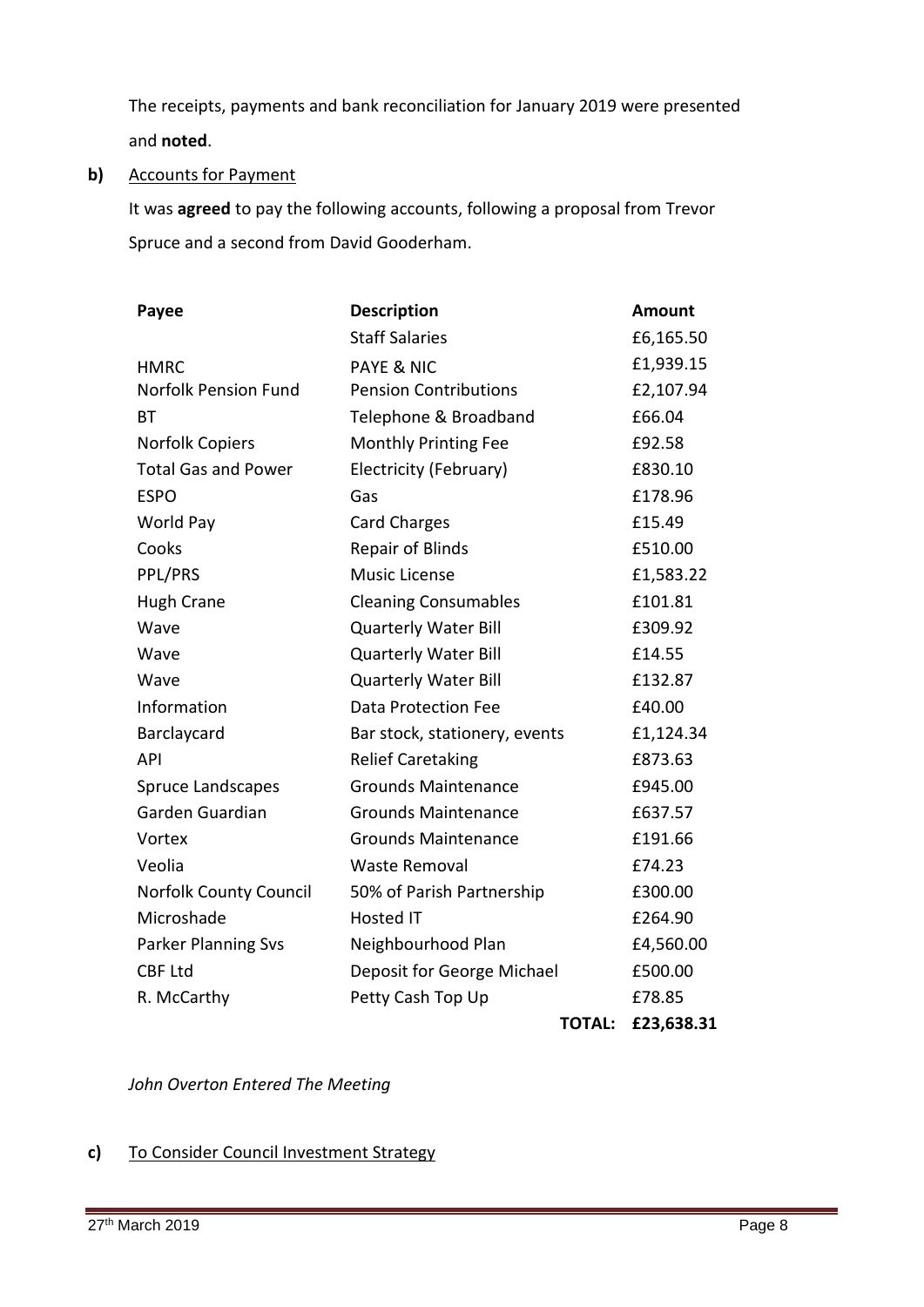The draft investment strategy was presented to council as part of the recommendations of the internal auditor. Following government guidelines this focussed on security, liquidity and return (in this order of priority).

A query was raised about the level of scrutiny for non specified investments being greater, but not specifying being greater to what.

Adoption of the strategy was **agreed**.

The Clerk raised that there was agreement in the meeting of May 2018 that an account should be opened with Charity Bank, with an opening sum of £85,000 being transferred. However, it had become apparent that the account had never opened. Chris Walker proposed that the Parish Council should re-apply for an account with Charity Bank, transferring £85,000 from the Parish Council's general reserves, with the Chair and Vice Chair being signatories. Seconded by John Joyce and carried. **Clerk**

*James Landshoft Left the Meeting*

## **10. Committees and Advisory Groups**

### **a)** Neighbourhood Plan Update

John Joyce reported that the Regulation 14 consultation had finished today. The steering group is meeting with South Norfolk Council on 2<sup>nd</sup> April to discuss South Norfolk Council's initial feedback.

**b)** HR Advisory Group

> A meeting was held on Monday  $11<sup>th</sup>$  March, the contents of which will be discussed under item 15.

## **11. Community Centre**

### **a)** To Consider Project for Alarm System

The Clerk presented what would be required for the installation of an intruder alarm system, which in turn would enable the installation of personal alarms for staff. The cost of the installation would be £958 + VAT and there would be an annual fee of £70 + VAT to have the system linked to the monitoring service. The monitoring service could also be linked to the fire alarm to ensure that the council is made aware of any incident at the earliest opportunity. This quote was deemed as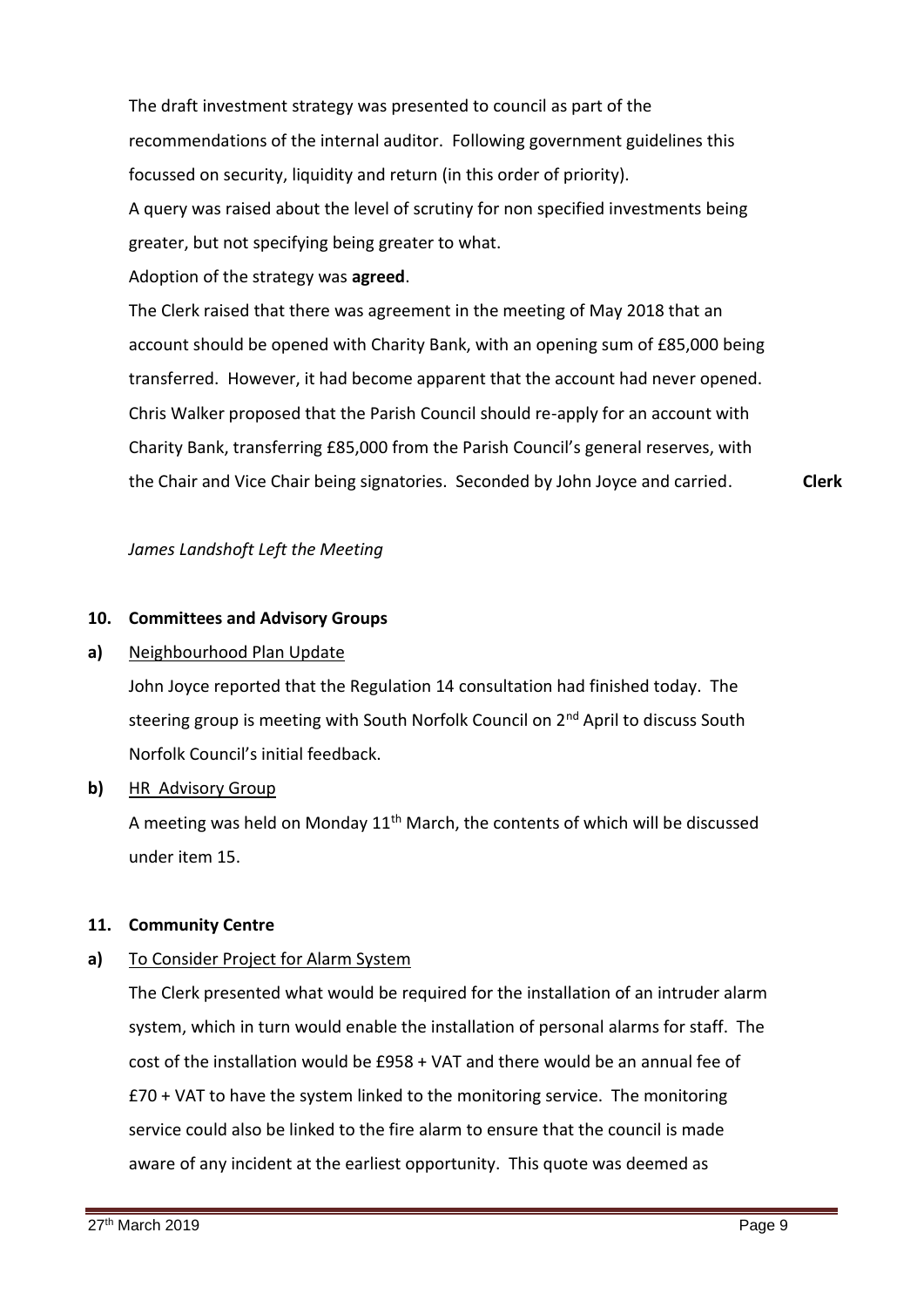reasonable and no further quote required as this would then necessitate separate maintenance contracts on the alarms.

It was **agreed** to have an intruder alarm system installed after a proposal from Chris Walker and second from Trevor Spruce.

It was agreed that the cascade system for the alarm should consist of Tim Boucher, Trevor Spruce, Chris Walker, David Hewer and John Joyce.

**b)** To Consider Replacement Boiler System

> Members were advised one of the boilers heating the community centre had failed, leaving one remaining boiler heating the whole building. It seemed that the two boilers are of a domestic type specification and further guidance has been requested on a commercial boiler set up. A quote has been received for this, but there are aspects of the specification that are unclear. Further advice is to be sought and this will be presented at the next meeting.

**Clerk**

**Clerk**

**c)**  To Receive Update on Improvement Projects

> The Clerk reported that the new flooring has been installed in the gentlemen's toilet.

The new rear door installation has been programmed in for 3rd and 4th April.

**d)**  To Receive Update on Ticket Sales for Upcoming Events This was covered under the Chairman's Report.

## **12. To Consider Adoption of BT Phone Box**

The Clerk reported that the BT phone box in the village was available for adoption by the Parish Council. Caution had ben raised over its Grade II listed status, however initial enquiries of the planning authority had fed back that improvement projects for the box, such as an area to host a defibrillator, would be supported. It was **agreed** to adopt the village phone box at a cost of £1, after a proposal from Chris Walker and a second from Trevor Spruce.

## **13. To Consider Parish Risk Assessments**

The parish risk assessments were presented to council. It was clarified that the transport of money was covered under the Lone Working Policy as agreed in February, but the risk assessment was also included in the information sent to